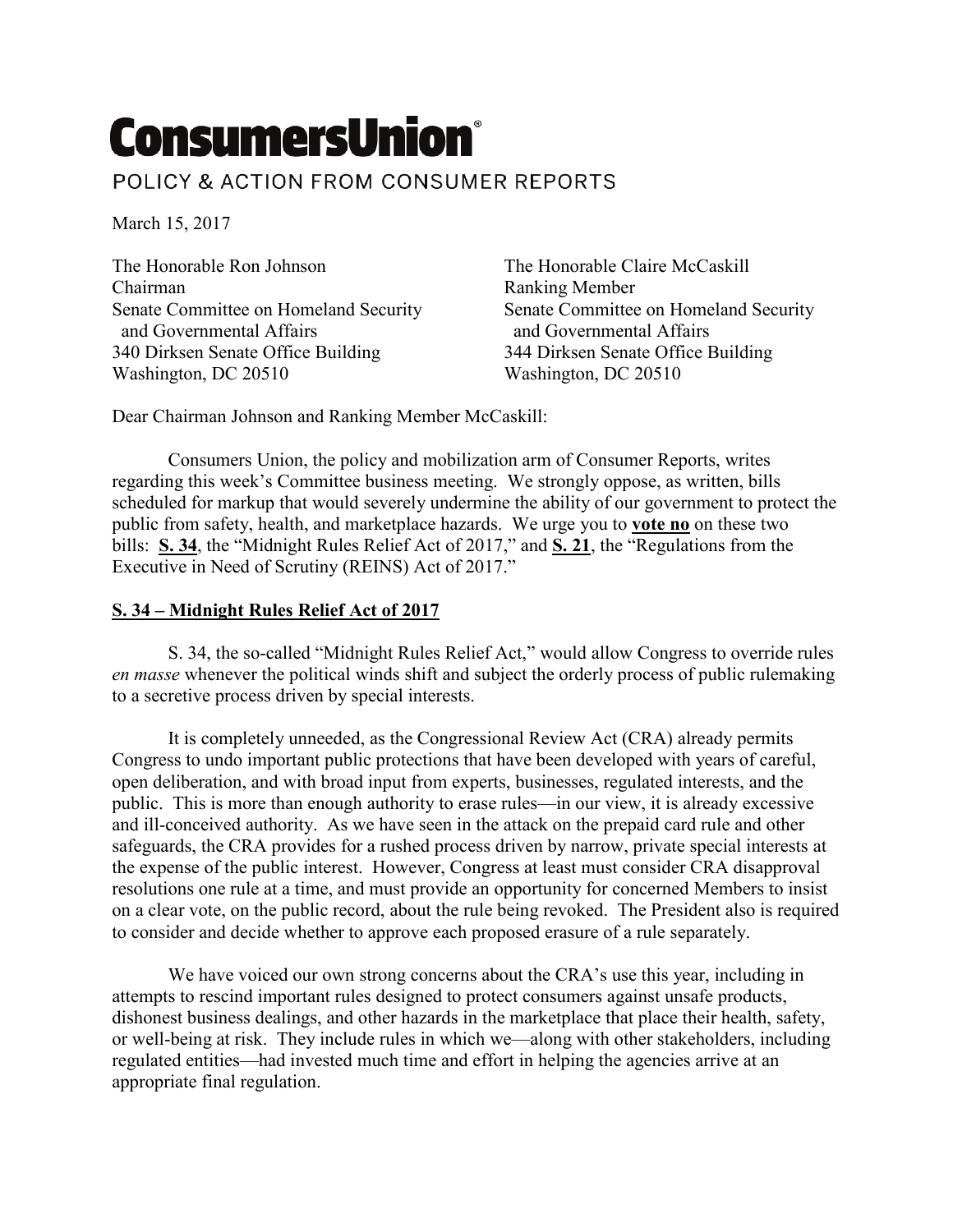S. 34 would jettison the few accountability requirements in the current CRA process, allowing multiple regulations to be bundled together for a combined vote, in a process utterly lacking in transparency. Members of Congress and the President could evade public accountability for what may be ill-considered, politically motivated decisions that result in devastating consequences. Under the bill, no Member would ever have to be on record regarding any specific regulation being erased. In fact, any Member who actually wants to cast a more selective, considered vote—for instance, to erase certain regulations but not others—would be unable to do so.

## **S. 21 – Regulations from the Executive in Need of Scrutiny (REINS) Act of 2017**

S. 21, the so-called "Regulations from the Executive in Need of Scrutiny (REINS) Act," would severely hamstring federal agencies in their work to protect consumers from dangers such as tainted food, dirty air and water, invasions of privacy, and predatory financial schemes. It would recklessly undermine existing laws and further paralyze the government's ability to protect the public.

S. 21 would require all "major rules" to receive the approval of both the House and Senate within 70 legislative days in order to take effect. With few exceptions, if Congress failed to act in time, the rule could not be brought up again until the next Congress. This requirement would delay or halt the implementation of existing federal statutes simply through congressional inaction. It would unjustifiably obstruct the President's constitutional duty to "take care that the laws be faithfully executed." Federal agencies issuing rules responsibly follow numerous procedural requirements established by Congress and the Constitution, exercising authority Congress has granted them. This bill would create gridlock and dysfunction on a scale unprecedented in our country in modern times.

S. 21 would empower either chamber to unilaterally and silently stop a rule, no matter how sensible, important, urgent, and uncontroversial it is. A rule could be placed indefinitely on hold, even if Congress has required the agency to issue that particular rule. Science and expertise would not be the driver of regulatory outcomes, and congressional gridlock could waste important resources that should be used in performing the agency's mission.

## **Conclusion**

As our work on behalf of consumers throughout Consumers Union's 80-year history demonstrates, we recognize the importance of reducing delays and costs in the regulatory process. We have supported constructive efforts to achieve these objectives, while also promoting and preserving important public protections.

Efforts to respond to concerns raised by industry should not lose sight of the strong interest all companies share in a transparent and accountable marketplace. Companies benefit every day when consumers have confidence that there are effective safeguards behind the products and services they encounter in the modern-day marketplace. A loss of that confidence would create uncertainty and concern that would undermine the engine that drives our